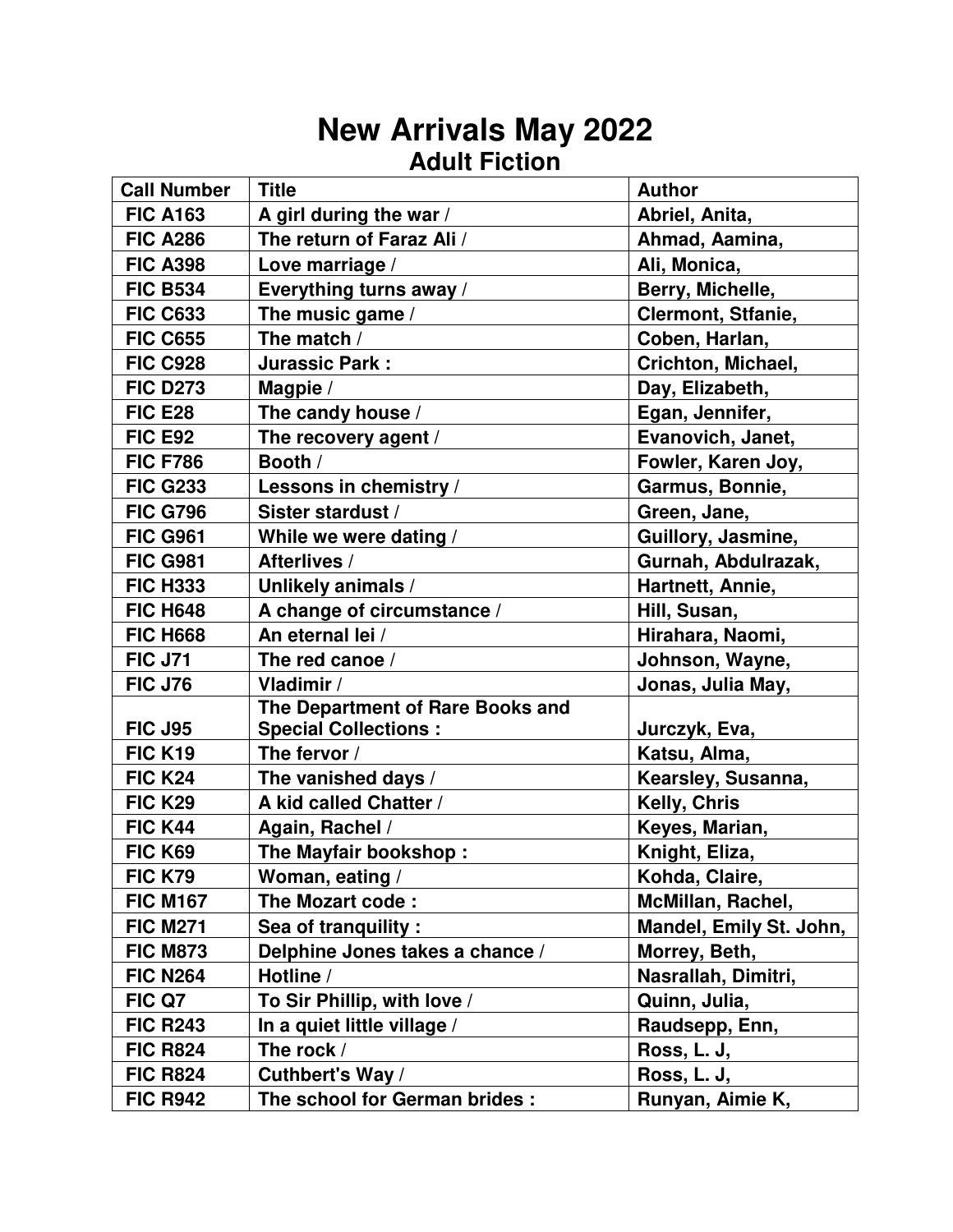# **New Arrivals May 2022 Adult Fiction (continued)**

| <b>FIC S217</b> | The investigator /            | Sandford, John,       |
|-----------------|-------------------------------|-----------------------|
| <b>FIC S438</b> | Fake it /                     | Seabrooke, Lily,      |
| <b>FIC S836</b> | The rise and fall of D.O.D.O: | Stephenson, Neal,     |
| <b>FIC S929</b> | Young Mungo /                 | Stuart, Douglas,      |
| <b>FIC T828</b> | The good left undone /        | Trigiani, Adriana,    |
| <b>FIC W411</b> | Dead wind /                   | Wegert, Tessa,        |
| <b>FIC W423</b> | The summer place /            | Weiner, Jennifer,     |
| <b>FIC W576</b> | Framed in fire /              | Whishaw, Iona,        |
| <b>FIC W782</b> | A sunlit weapon /             | Winspear, Jacqueline, |

### **Adult non-fiction**

| <b>Call Number</b> | <b>Title</b>                             | <b>Author</b>        |
|--------------------|------------------------------------------|----------------------|
| 152.4 M685         | <b>Emotional:</b>                        | Mlodinow, Leonard,   |
|                    |                                          | Van Cuylenburg,      |
| 155.24 V223        | The resilience project :                 | Hugh,                |
| 306.3 K18          | <b>Blood on the river:</b>               | Kars, Marjoleine,    |
| 306.81 H388        | <b>Foreverland:</b>                      | Havrilesky, Heather, |
|                    | Principles for dealing with the changing |                      |
| 330.9 D143         | world order /                            | Dalio, Ray,          |
| 332.6 B877         | <b>Freezing order:</b>                   | Browder, Bill,       |
| 573.87 H636        | Sentient:                                | Higgins, Jackie,     |
| 612.82 T243        | Whole brain living :                     | Taylor, Jill Bolte,  |
| 641.5 C899         | Hearth & home:                           | Crawford, Lynn,      |
| 641.5 L834         |                                          | Loignon,             |
| FR                 | Simplement chic /                        | Cassandra,           |
| 641.77 H434        | Healthy air fryer :                      |                      |
| 814.54 A887        | <b>Burning questions:</b>                | Atwood, Margaret,    |
| 921 C678           | Who by fire :                            | Friedman, Matti,     |
| 921 H927           | And a dog called Fig:                    | Humphreys, Helen,    |
| 921 W142           | Stories I might regret telling you /     | Wainwright, Martha,  |
| 941.085            |                                          |                      |
| <b>B881</b>        | The palace papers :                      | Brown, Tina,         |
| 951.25 C526        | The impossible city:                     | Cheung, Karen,       |

#### **Adult audio books**

| <b>Call Number</b> | Title               | Author           |
|--------------------|---------------------|------------------|
| <b>TBA ALL</b>     | Violeta (CD format) | Allende, Isabel, |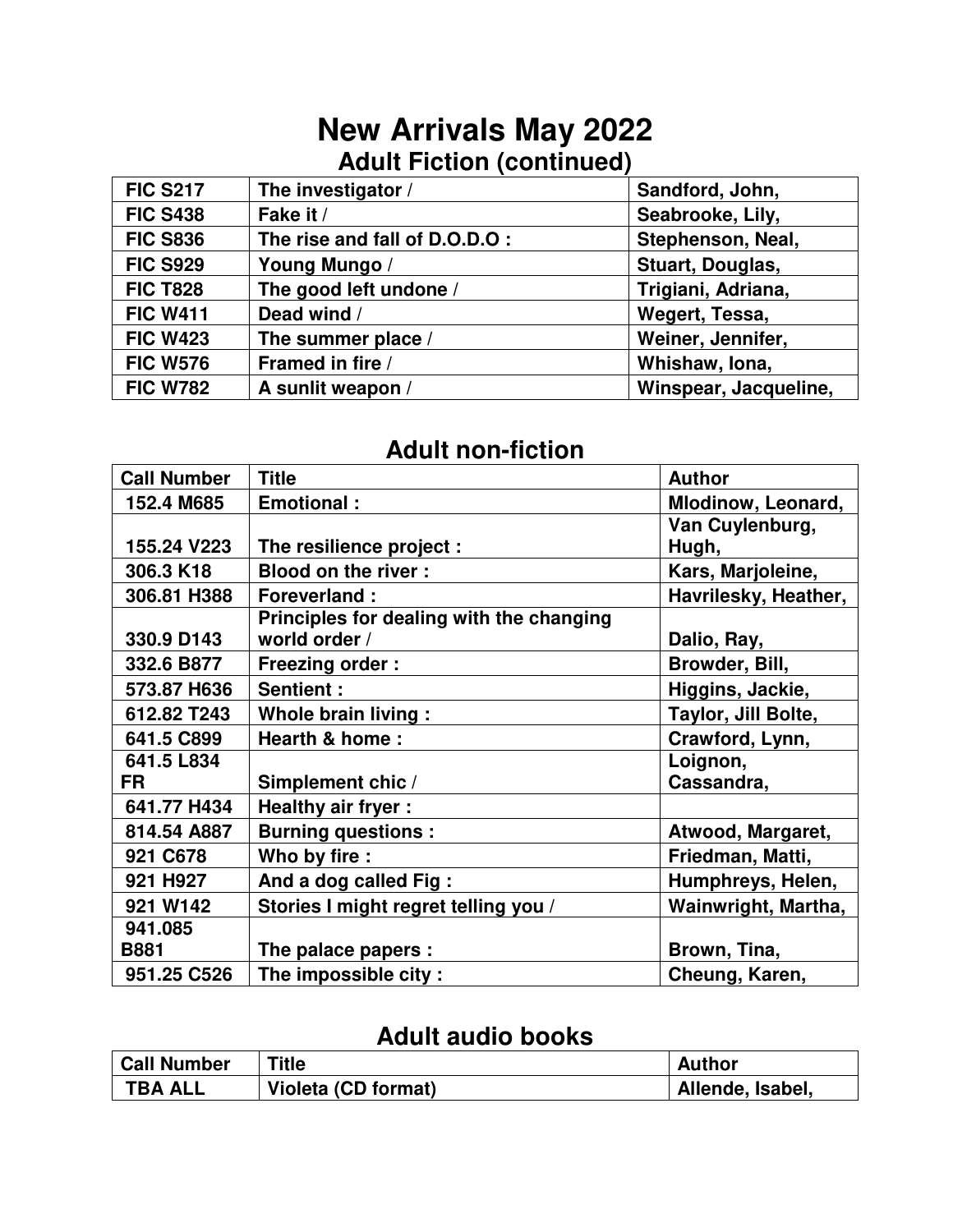## **New Arrivals May 2022 Adult audio books (continued)**

| <b>TBA BEN</b> | The personal librarian (CD format)     | Benedict, Marie,                  |
|----------------|----------------------------------------|-----------------------------------|
| <b>TBA BOW</b> | The Paris apartment (CD format)        | Foley, Lucy,                      |
| <b>TBA COW</b> | The paper palace (CD format)           | <b>Cowley Heller,</b><br>Miranda, |
| <b>TBA KUB</b> | <b>Local woman missing (CD format)</b> | Kubica, Mary,                     |
| <b>TBA MOY</b> | The giver of stars (CD format)         | Moyes, Jojo,                      |
| <b>TBA OWE</b> | Where the crawdads sing (CD format)    | Owens, Delia,                     |
| <b>TBA REI</b> | <b>Malibu rising (CD format)</b>       | <b>Reid, Taylor</b><br>Jenkins,   |
|                |                                        | <b>Reid, Taylor</b>               |
| <b>TBA REI</b> | Daisy Jones & The Six (CD format)      | Jenkins.                          |
|                | The invisible life of Addie LaRue (CD  |                                   |
| <b>TBA SCH</b> | format)                                | Schwab, Victoria,                 |
| <b>TBA TOW</b> | A gentleman in Moscow (CD format)      | Towles, Amor,                     |

#### **Adult DVDs**

| <b>Call Number</b> | <b>Title</b>                          |
|--------------------|---------------------------------------|
| <b>VA BUB</b>      |                                       |
| <b>DRAMA</b>       |                                       |
| Eng/Fr             | <b>Bubba Ho-tep (DVD format)</b>      |
| <b>VA CAS</b>      |                                       |
| <b>DRAMA</b>       |                                       |
| Eng/Fr             | Casablanca (DVD format)               |
| <b>VA CHI</b>      |                                       |
| <b>DRAMA</b>       |                                       |
| Eng/Fr             | Children of a lesser god (DVD format) |
| <b>VA DUN</b>      |                                       |
| <b>DRAMA Eng</b>   | Dune (DVD format)                     |
| <b>VA HAP</b>      |                                       |
| <b>DRAMA</b>       |                                       |
| Eng/Fr             | Happy Valley (DVD format). Season 2   |
| <b>VA KIS</b>      |                                       |
| <b>DRAMA</b>       |                                       |
| Eng/Fr             | Kiss of the spider woman (DVD format) |
|                    |                                       |

## **YA non-fiction**

| <b>Call Number</b> | <b>Title</b>                         | <b>Author</b>      |
|--------------------|--------------------------------------|--------------------|
|                    | YA 371.8 F632   Residential schools: | Florence, Melanie, |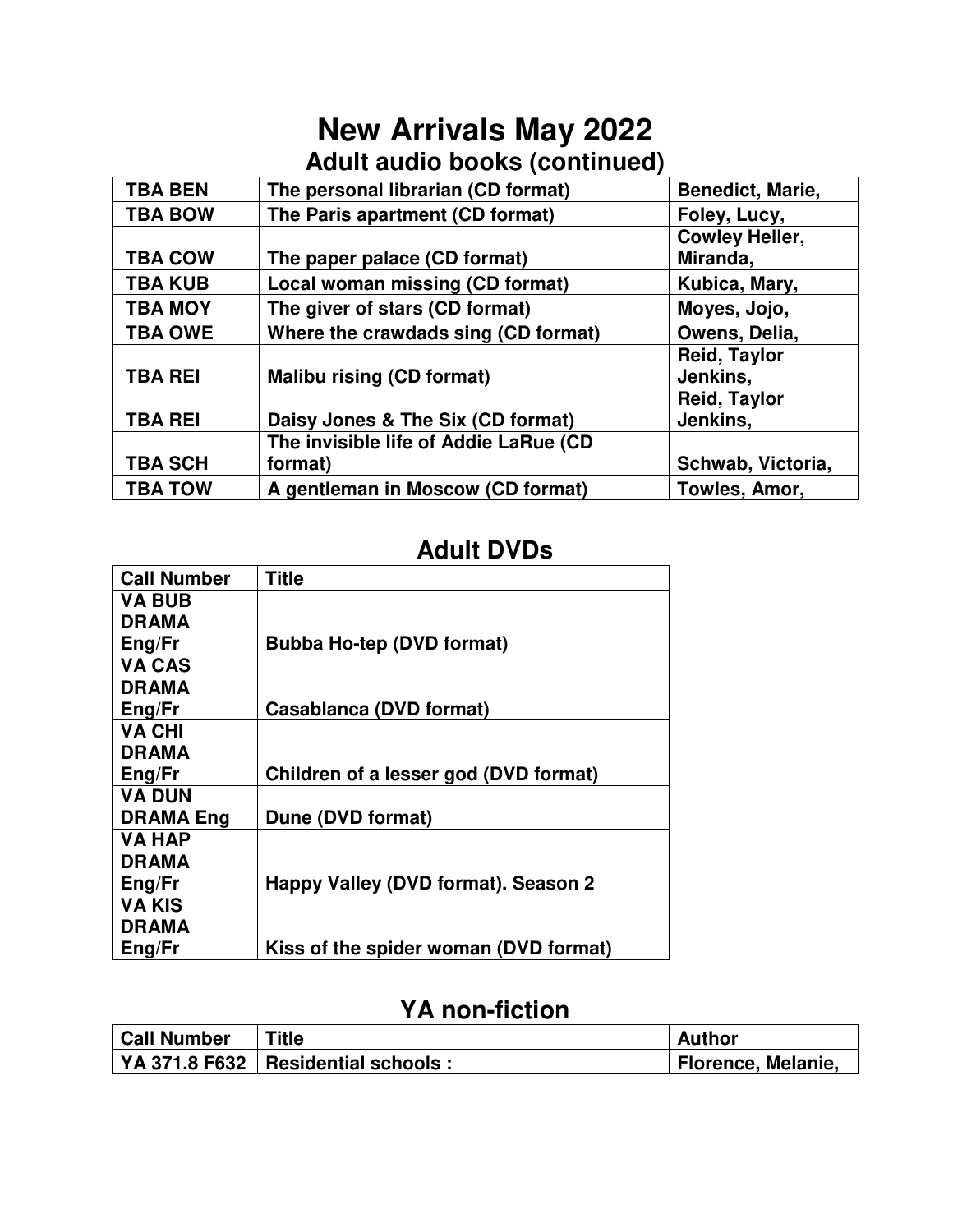# **New Arrivals May 2022 Picture books**

| <b>Call Number</b> | <b>Title</b>                      | <b>Author</b>           |
|--------------------|-----------------------------------|-------------------------|
| <b>X BOU</b>       | We learn from the Sun /           | <b>Bouchard, David,</b> |
| X ELL              | The truth about babies /          | Ellis, Elina,           |
| <b>XFAL</b>        | Nana loves you more /             | Fallon, Jimmy,          |
| X FOX              | Cat Dog /                         | Fox, Mem,               |
| X GIB              | Groundhog day /                   | Gibbons, Gail,          |
| <b>XLAT</b>        | Snail's ark /                     | Latham, Irene,          |
| <b>X MAY</b>       | Not enough lollipops /            | Maynor, Megan,          |
| X MER              | The dragon who didn't like fire / | Merino, Gemma,          |
| X MIL              | <b>Busy street /</b>              | Miller, Edward,         |
| X OFF              | A grandma's magic /               | Offsay, Charlotte,      |
| X PLO              | If you were my valentine /        | Plourde, Lynn,          |
| X REA              | How to welcome a new baby /       | Reagan, Jean,           |
| X RIP              | Big dog little dog /              | Rippin, Sally,          |
| <b>X SAD</b>       | While we wait /                   | Sadler, Judy Ann,       |
| <b>X SAU</b>       | No bunnies here! /                | Sauer, Tammi,           |
|                    |                                   | Vermette,               |
| <b>X VER</b>       | The girl and the wolf /           | Katherena,              |
| X WEA              | Cars! Cars! Cars! :               | Weart, Kimi,            |
| <b>X WUL</b>       | Peanut gets fed up /              | Wulfekotte, Dana,       |

### **Juvenile board books**

| <b>Call Number</b> | <b>Title</b>           | <b>Author</b>          |
|--------------------|------------------------|------------------------|
|                    |                        | <b>Brown, Margaret</b> |
| <b>BB BRO</b>      | Goodnight little one / | Wise,                  |
| <b>BB CAR</b>      | Bedtime /              | Cartwright, Mary,      |
| <b>BB HEP</b>      | Hello farm! :          | Hepworth, Amelia,      |
| <b>BB HER</b>      | Baby cakes /           | Heras, Theo,           |
| <b>BB PAR</b>      | The spring book /      | Parr, Todd,            |
| <b>BB POR</b>      | I'm up! $/$            | Portis, Antoinette,    |

### **Juvenile non-fiction**

| <b>Call Number</b> | <b>Title</b>              | <b>Author</b> |
|--------------------|---------------------------|---------------|
|                    |                           | Learmonth,    |
| i331.7 L438        | I like helping people :   | Amanda,       |
| i363.73 H782       | Climate emergency atlas / | Hooke, Dan,   |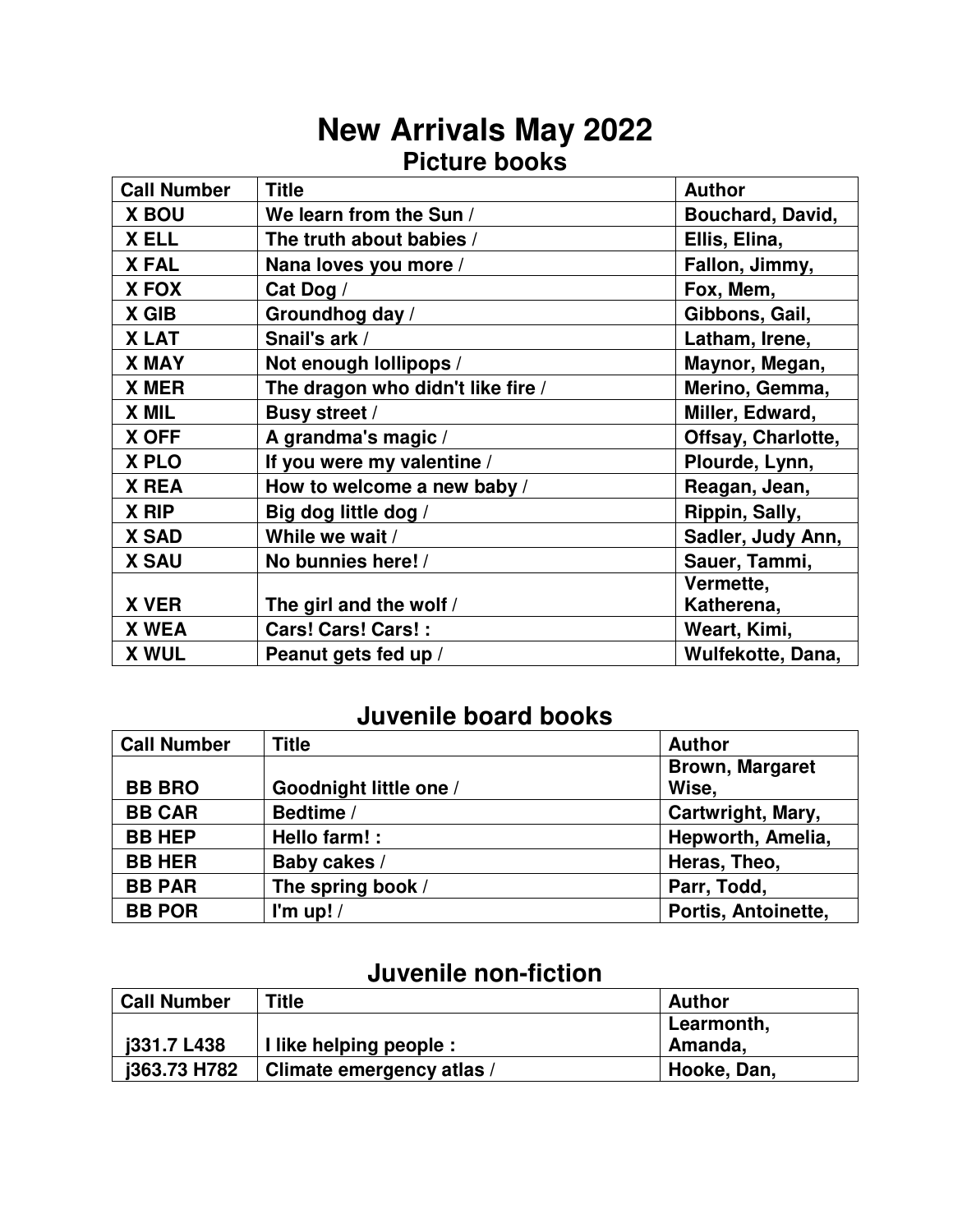# **New Arrivals May 2022 Juvenile non-fiction (continued)**

|                  | The Brothers Grimm : the most beloved        |                   |
|------------------|----------------------------------------------|-------------------|
| j398.2 G864      | fairy tales /                                | Grimm, Jacob,     |
|                  | Treasury of magical tales from around the    |                   |
| j398.2 N216      | world /                                      | Napoli, Donna Jo, |
| <b>j508 W726</b> | Slow down:                                   | Williams, Rachel, |
| j591.3 M996      | Little kids first big book of baby animals / | Myers, Maya,      |
|                  | The magnificent book of insects and          |                   |
| j595.7 T238      | spiders /                                    | Taylor, Barbara,  |
| j640.28 B942     | Your planet needs you :                      | Bunting, Philip,  |
| j796.5 C878      | How to be an explorer :                      | Cox, Tiger,       |

### **Juvenile graphic novels**

| <b>Call Number</b>                  | <b>Title</b>                               | <b>Author</b>   |
|-------------------------------------|--------------------------------------------|-----------------|
| <b>jGR COL</b>                      | <b>Goldilocks:</b>                         | Colfer, Chris,  |
| <b><i><u><b>IGR JUS</b></u></i></b> | Death & Sparkles. 1 /                      | Justus, Rob,    |
|                                     | The singing rock & other brand-new fairy   | Lachenmeyer,    |
| <b>jGR LAC</b>                      | tales $/$                                  | Nathaniel,      |
| <b><i><u><b>IGR RAE</b></u></i></b> | The bake sale:                             | Rae, Elspeth,   |
|                                     | Phoebe and her unicorn. 5, Unicorn         |                 |
| <b>jGR SIM</b>                      | crossing:                                  | Simpson, Dana,  |
|                                     | Phoebe and her unicorn. 6, The magic       |                 |
| <b><i><u><b>IGR SIM</b></u></i></b> | storm:                                     | Simpson, Dana,  |
|                                     | Phoebe and her unicorn. 7, Unicorn of many |                 |
| <b>jGR SIM</b>                      | hats:                                      | Simpson, Dana,  |
|                                     | Phoebe and her unicorn in unicorn theater. |                 |
| <b><i><u><b>IGR SIM</b></u></i></b> | 8/                                         | Simpson, Dana,  |
|                                     | Phoebe and her unicorn. 9, Unicorn bowling |                 |
| <b>jGR SIM</b>                      |                                            | Simpson, Dana,  |
|                                     | Phoebe and her unicorn. 10, The unicorn    |                 |
| <b>jGR SIM</b>                      | whisperer:                                 | Simpson, Dana,  |
| <b>jGR SPI</b>                      | Burt the Beetle doesn't bite /             | Spires, Ashley, |
| <b>jGR WED</b>                      | <b>Chicken Little:</b>                     | Wedelich, Sam,  |

#### **Easy readers**

| <b>Call Number</b> | <b>Title</b>                                     | <b>Author</b>     |
|--------------------|--------------------------------------------------|-------------------|
|                    | The fabled stables. 2, Trouble with tattle-tails |                   |
| <b>ER AUX</b>      |                                                  | Auxier, Jonathan, |
|                    | Usborne illustrated stories of monsters,         |                   |
| <b>ER BAE</b>      | ogres and giants and a troll! /                  | Baer, Sam,        |